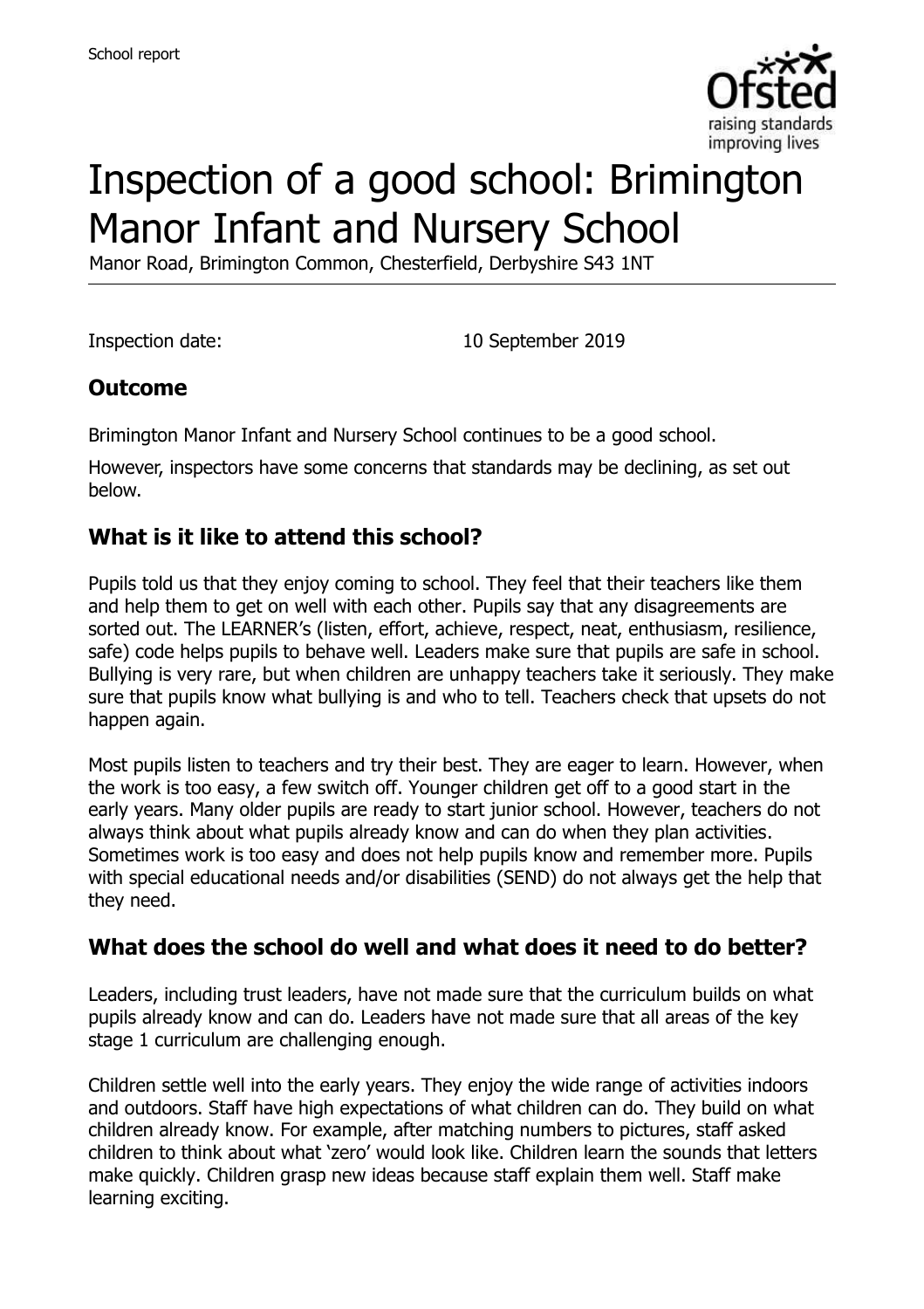

In key stage 1, teachers do not have high enough expectations of pupils. They check what pupils already know but do not use this to plan work that is demanding enough. Sometimes they teach things that pupils already know. Equally, they do not always make sure that pupils who are struggling get the help that they need.

Most pupils have gained the knowledge and skills that they need by the time they leave the school. However, teachers do not make sure that they build on what pupils already know well enough so that pupils learn as much as they could.

Teachers do not make sure that the books that pupils read help children to practise the sounds that they know. Sometimes the books are too hard. They have words in them that the pupils cannot read. This prevents them from learning to read fluently.

Teachers want pupils to have an understanding of the world around them. They use technology to help them do this. For example, we saw pupils using the internet to zoom in on photographs of the local area. However, teachers do not make sure that pupils build on what they learned in early years. Leaders have not made sure that the curriculum builds on what pupils already know.

Pupils listen carefully to all adults in the school. They are respectful and enjoy helping each other. For example, the older pupils help to serve meals to the younger pupils. They are good role models. Pupils enjoy being on the school council and part of the 'healthy friends' group. Leaders listen to what pupils have to say. This helps them to decide which sports clubs to organise. Pupils enjoy going to a wide range of clubs. However, leaders' plans to help pupils find out about different cultures are at an early stage.

Staff feel well supported by leaders. They value the training that they have had and the chance to work with other teachers. Leaders consider staff workload and well-being. Leaders want disadvantaged pupils to do well. They make sure that teachers include activities to help disadvantaged pupils to catch up. Leaders check that this is working. However, leaders have not made sure that staff have had enough training so that they can help pupils with SEND. Leaders have not checked well enough that pupils with SEND are getting the help they need.

#### **Safeguarding**

The arrangements for safeguarding are effective.

Leaders make sure that staff have the training that they need to keep pupils safe. They make sure that this training is up to date and that staff understand it. Leaders make appropriate referrals when they are worried about a pupil's safety. They make sure that families receive the support that they need. Teachers help pupils to recognise dangerous situations. They teach them how to cross the road safely and how to behave near water.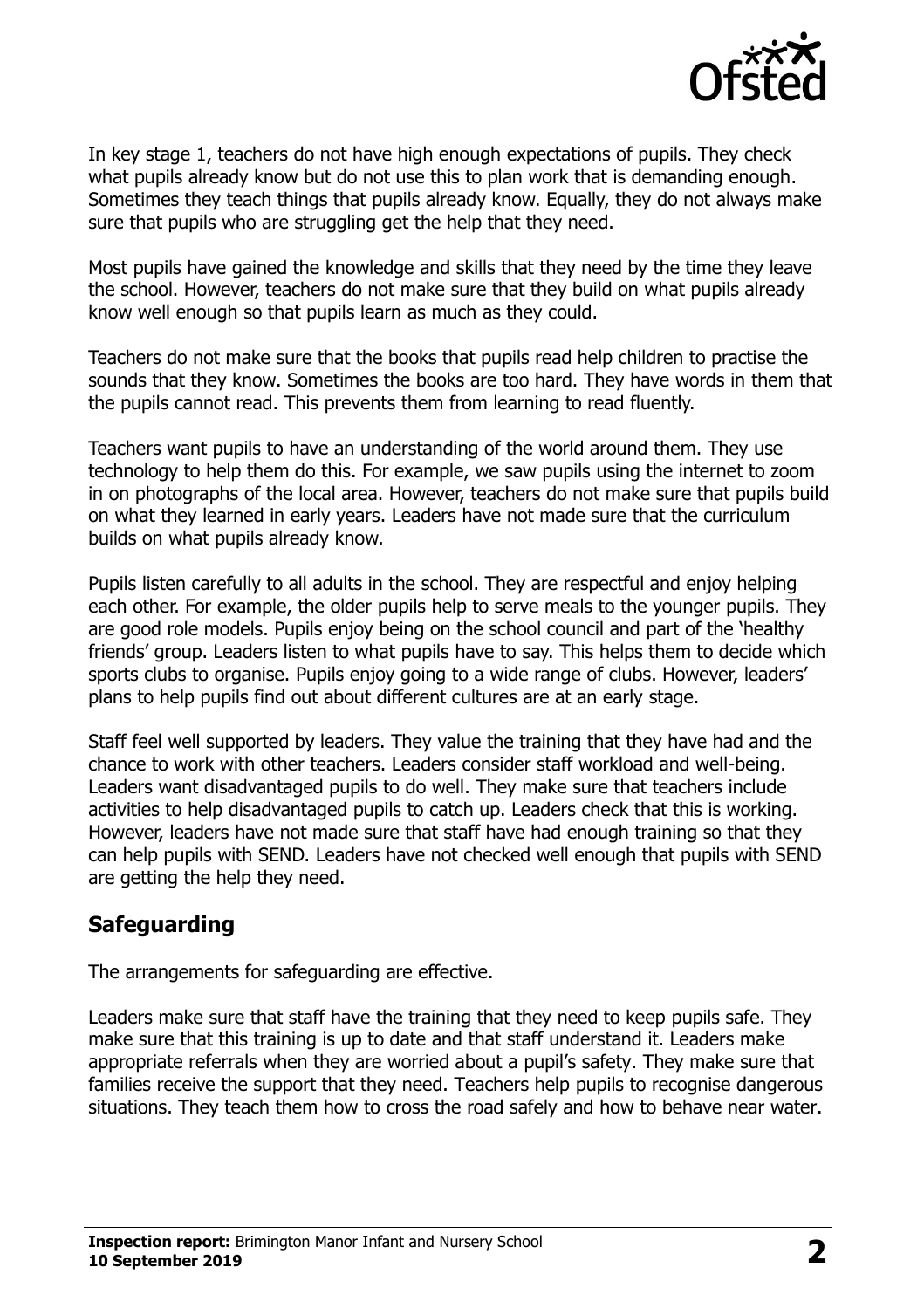

## **What does the school need to do to improve?**

# **(Information for the school and appropriate authority)**

- **Pupils do not always build on the gains that they have made during the early years.** Leaders should make sure that, in all subjects, the curriculum is coherently planned so that pupils have the chance to deepen their knowledge and understanding.
- **Pupils are not always challenged well enough. Sometimes the work is too easy for** them or they repeat work that they have already done. Leaders should ensure that the curriculum provides opportunities for pupils to work on demanding subject content so they are able to learn more. Leaders should make sure that teachers use information about what pupils already know and can do when planning activities.
- **Pupils with SEND do not always get the support that they need. Leaders should ensure** that staff are trained to provide the necessary support. Leaders need to check that teachers adapt the curriculum so that pupils with SEND can learn more. Leaders should check that this is helping pupils with SEND to remember more.

#### **Background**

When we have judged a school to be good or we will then normally go into the school about once every four years to confirm that the school remains good. This is called a section 8 inspection of a good school or non-exempt outstanding school. We do not give graded judgements on a section 8 inspection. However, if we find some evidence that the school could now be better than good or that standards may be declining, then the next inspection will be a section 5 inspection. Usually this is within one to two years of the date of the section 8 inspection. If we have serious concerns about safeguarding, behaviour or the quality of education, we will convert the section 8 inspection to a section 5 inspection immediately.

This is the first section 8 inspection since we judged the predecessor school, Brimington Manor Infant School, to be good on 8 December 2011.

#### **How can I feed back my views?**

You can use [Ofsted Parent View](https://parentview.ofsted.gov.uk/) to give Ofsted your opinion on your child's school, or to find out what other parents and carers think. We use Ofsted Parent View information when deciding which schools to inspect, when to inspect them and as part of their inspection.

The Department for Education has further quidance on how to complain about a school.

If you are not happy with the inspection or the report, you can [complain to Ofsted.](https://www.gov.uk/complain-ofsted-report)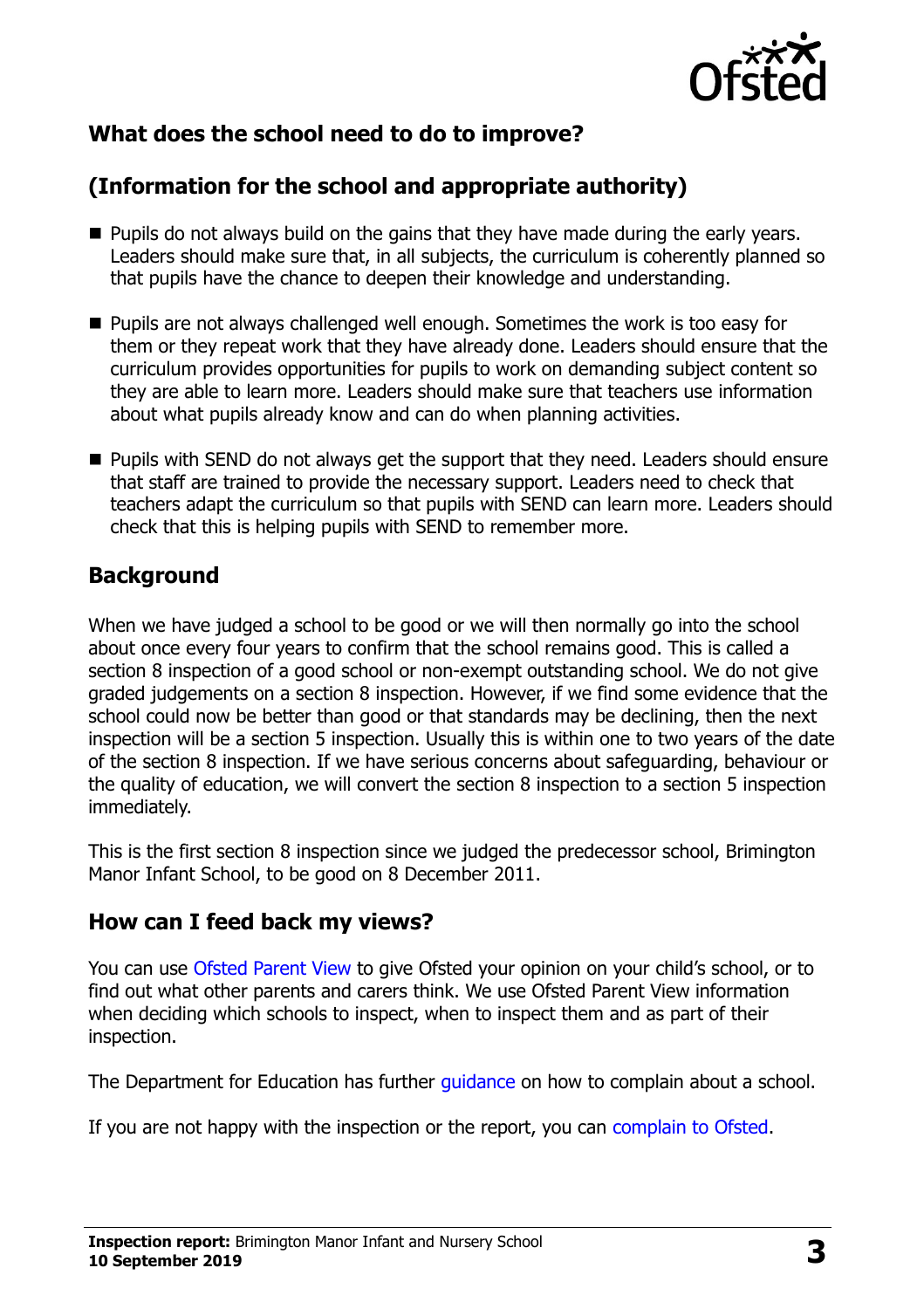

## **Further information**

You can search for [published performance information](http://www.compare-school-performance.service.gov.uk/) about the school.

In the report, '[disadvantaged pupils](http://www.gov.uk/guidance/pupil-premium-information-for-schools-and-alternative-provision-settings)' refers to those pupils who attract government pupil premium funding: pupils claiming free school meals at any point in the last six years and pupils in care or who left care through adoption or another formal route.

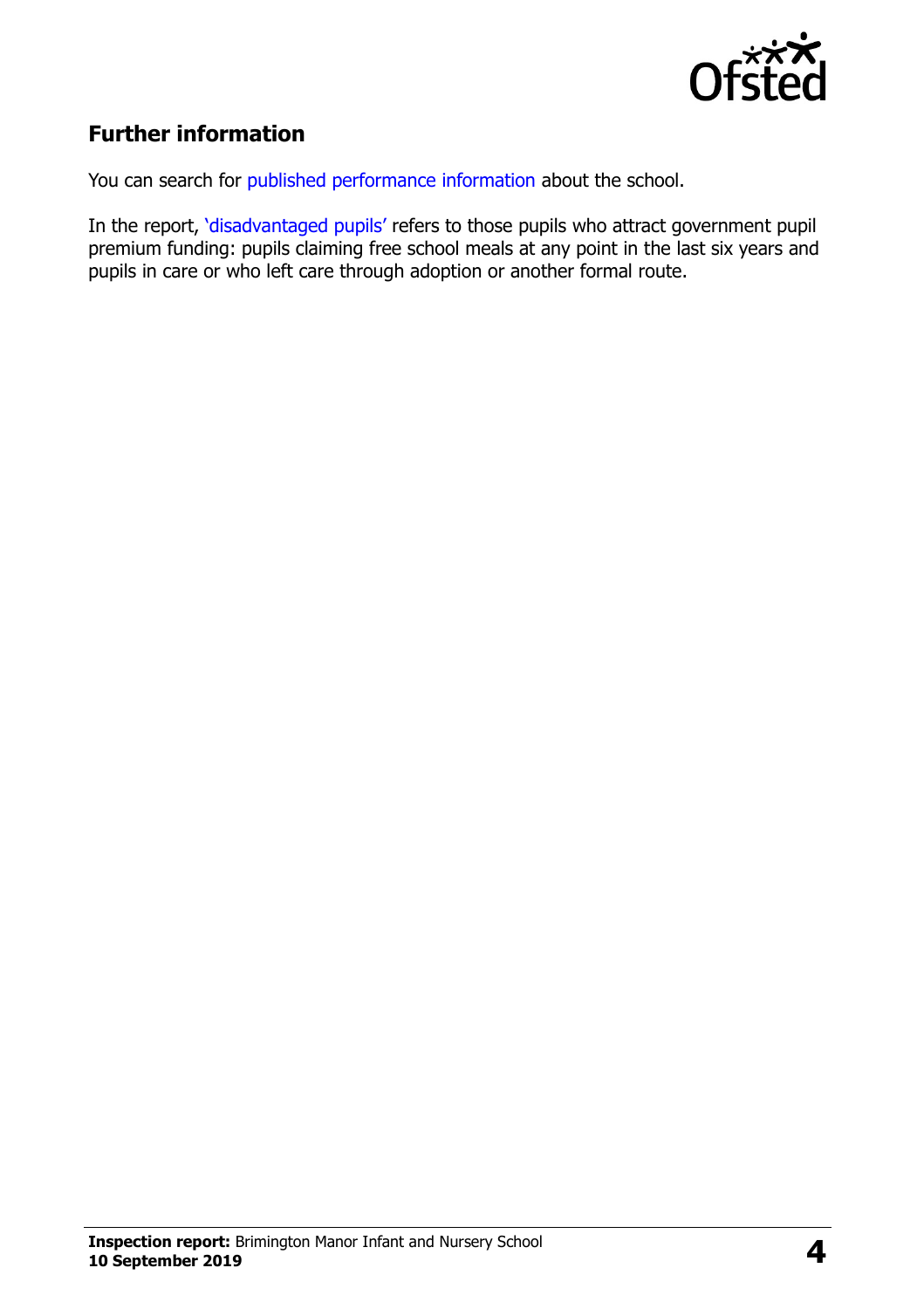

#### **School details**

| Unique reference number             | 143579                                             |
|-------------------------------------|----------------------------------------------------|
| <b>Local authority</b>              | Derbyshire                                         |
| <b>Inspection number</b>            | 10110112                                           |
| <b>Type of school</b>               | Nursery/Infant                                     |
| <b>School category</b>              | Academy converter                                  |
| Age range of pupils                 | $3$ to $7$                                         |
| <b>Gender of pupils</b>             | Mixed                                              |
| Number of pupils on the school roll | 87                                                 |
| <b>Appropriate authority</b>        | Board of trustees                                  |
| <b>Chair of trust</b>               | John Rutherford                                    |
| <b>Headteacher</b>                  | Katie Dennis                                       |
| <b>Website</b>                      | https://www.learnerstrust.org/brimington-<br>manor |
| Date of previous inspection         | Not previously inspected                           |

#### **Information about this school**

- The school converted to become an academy in the LEARNERs' Trust in December 2016.
- $\blacksquare$  Prior to conversion, the last inspection of the predecessor school was in 2011.
- The head of school has been appointed since the previous inspection. She has received support from an executive headteacher in the trust.
- Governors have been appointed since the previous inspection.

#### **Information about this inspection**

- Inspectors spoke with leaders, including the executive headteacher from the LEARNERs' Trust and two members of the local governing body.
- Inspectors considered the teaching of reading, mathematics and geography. They spoke with teachers and pupils, visited lessons, listened to pupils read and looked at pupils' work. They considered documents that leaders provided.
- **Inspectors checked the records of the checks that have taken place before adults can** work with pupils. They spoke with staff about the training that they had received. They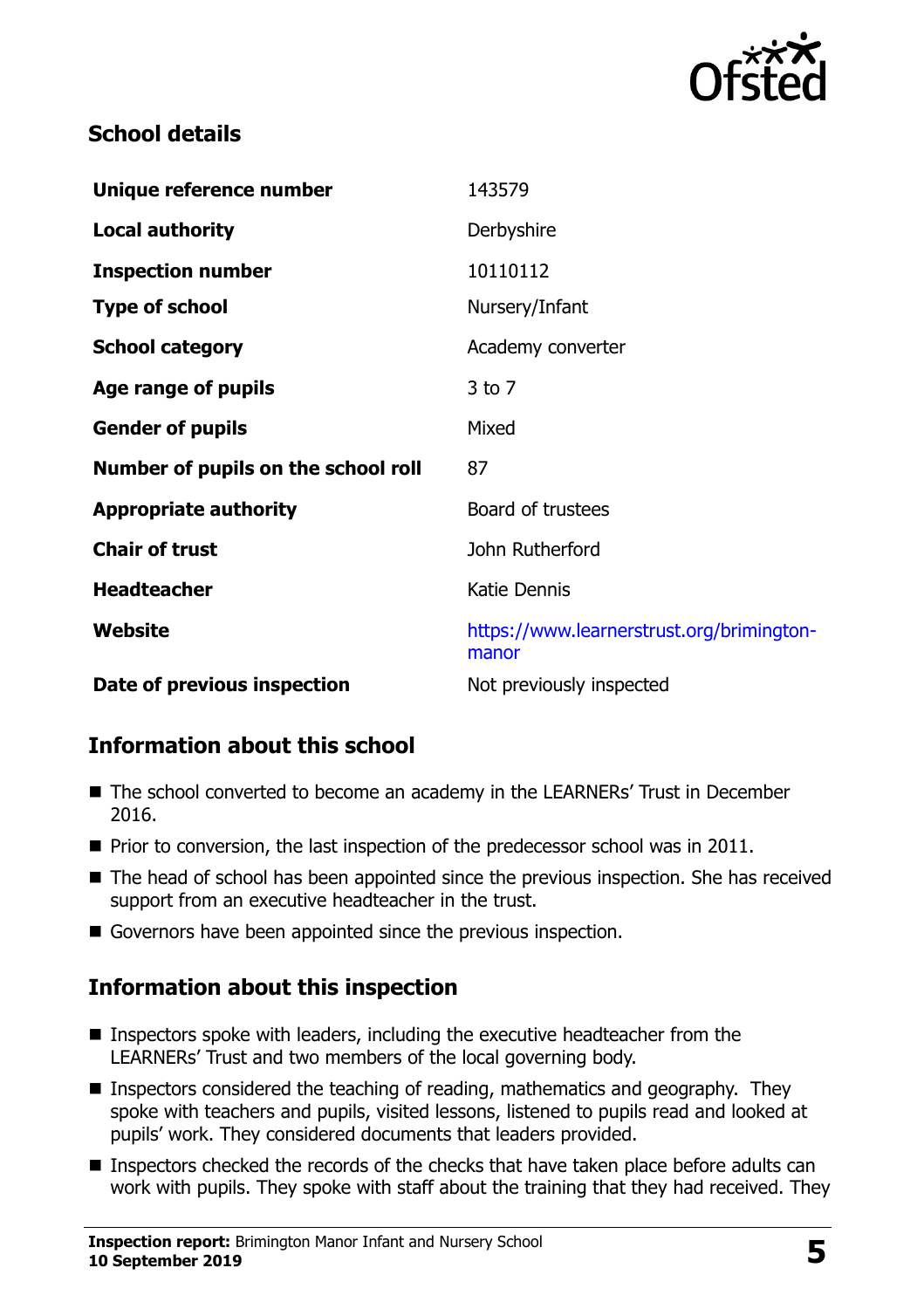

spoke with parents at the beginning of the day and considered the views expressed on Ofsted's online survey, Parent View. They spoke with pupils during the day and considered the views on the pupil survey. They spoke with leaders about the actions that they take to keep pupils safe.

#### **Inspection team**

Hazel Henson, lead inspector Her Majesty's Inspector

Donna Chambers **Ofsted Inspector**